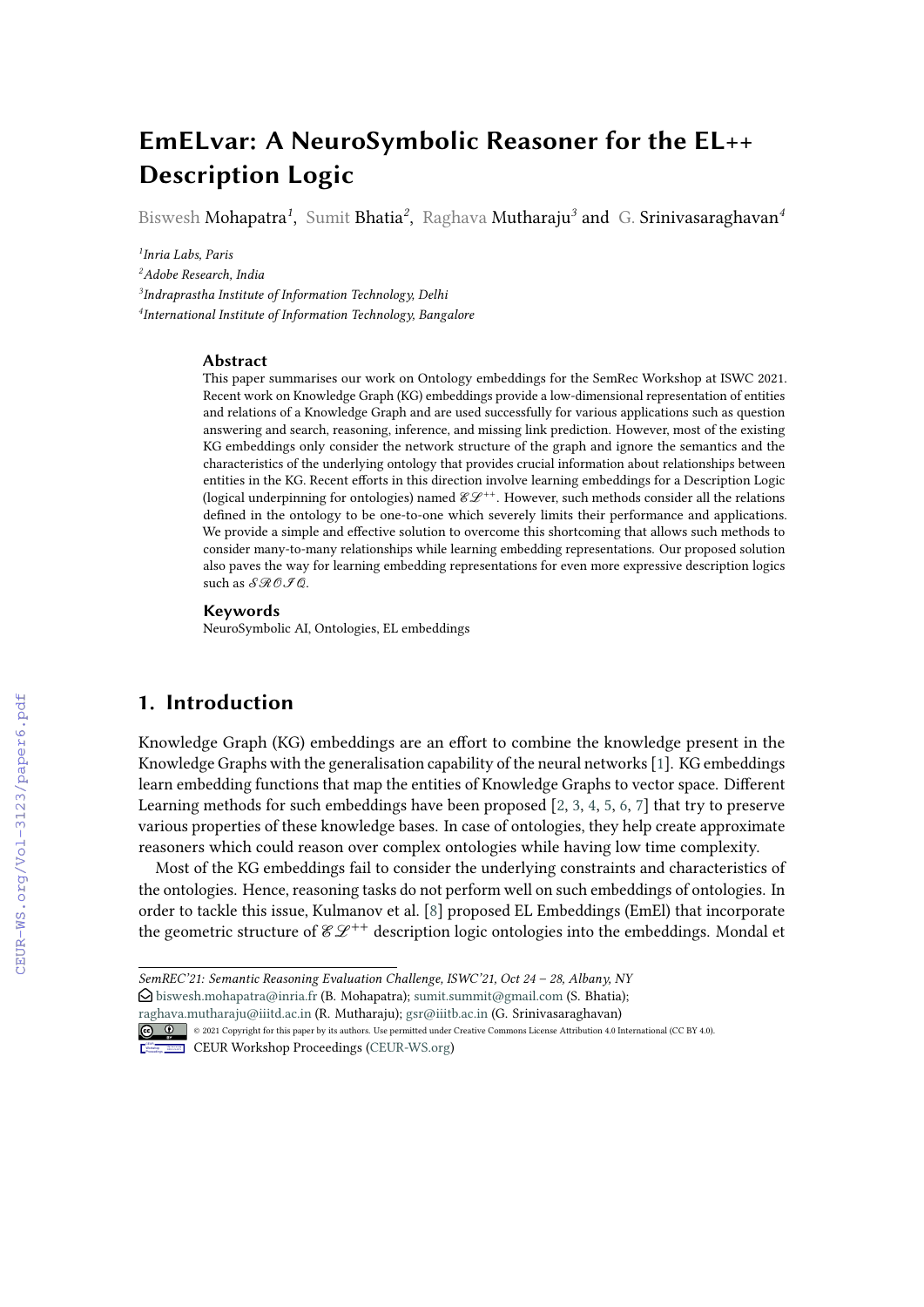al. [\[9\]](#page-6-0) later added role oriented  $\mathscr{E}\mathscr{L}^{++}$  constructs into the embeddings through their proposed  $EmEl^{++}$  method. While these methods have provided a new technique to perform reasoning tasks on the ontologies, they have a fundamental issue that restricts their performance on  $\mathcal{E}\mathcal{L}^{++}$  ontologies and restricts them from being used in more complex description logic based ontologies such as  $\mathcal{SROFG}$ , which is the basis for OWL 2 DL, a fragment of OWL 2. We provide a simple and effective way to convert the embedding functions such that the roles (relation equivalent in ontologies) can be considered as many-to-many instead of one-to-one functions as is in the case of EmEl. This is significant as most of the roles in ontologies connect a class to multiple classes. For example, the *fatherOf* role can connect an individual to multiple individuals if he is the father of all of them. This issue becomes more important when we try to move to complex description logics like  $\mathcal{SROFQ}$  which has properties such as cardinality that depend on such many-to-many roles.



<span id="page-1-0"></span>(a) Subclass relationship in ElEm (b) Translation Operation for Roles in ElEm (c) Visualisation of ElEm(var) geometry

**Figure 1:** Geometric representation of classes and relations. (a) shows the representation of subclass relation where  $D \sqsubseteq C$  and thus the n-ball of D lies inside n-ball of C. (b) shows class C getting translated to D using relation R for a tuple (C,R,D) in the ontology. (c) In case of EmEl(var), the variance  $\sigma$  lets the the entity C relate to multiple entities with the relation R. Any entity which falls within  $\sigma$  distance of C+R are also related to C through R. E and F are the boundary entities for C and R.

**Contributions:** (1) We provide a simple method to incorporate many-to-many roles in translation based embeddings like TransE [\[3\]](#page-6-1). (2) We show how the method could be used to modify the ontological embedding EmEl [\[8\]](#page-6-2). (3) We demonstrate the effectiveness of the method on the dataset provided by SemRec. (4) Our work provides a foundation for work on complex DL reasoners.

## **2. Related Work**

Existing works on ontology embedding such as Onto2vec [\[10\]](#page-6-3) focuses on using word2vec as an underlying model. While the work focuses on encoding the entities and relations, it is unable to handle complex relations in an ontology. [\[11\]](#page-6-4) provide neuro-symbolic deep deductive reasoners for  $\mathscr{E} \mathscr{L}^{++}$  DL and first-order logic. [\[12\]](#page-6-5) pointed out that geometric models are a better way to learn embeddings for ontologies. The simplicity of the translation based models for KG embeddings [\[3,](#page-6-1) [2,](#page-6-6) [4\]](#page-6-7) to measure the correctness of a fact as a distance between entities after being translated by the relation made them popular. EmEl [\[8\]](#page-6-2) and  $EmEl^{++}$  [\[9\]](#page-6-0) used this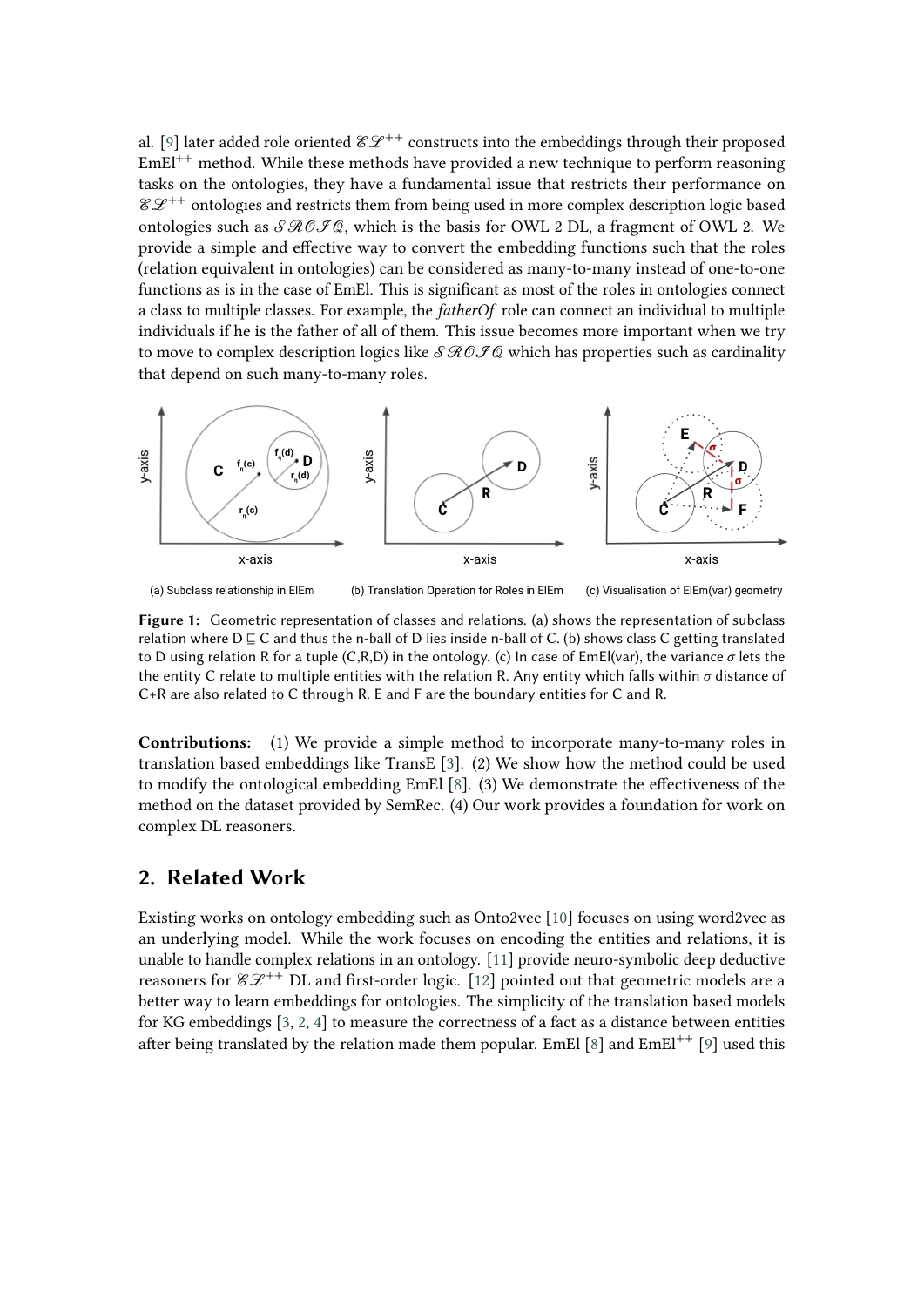translation technique to create embeddings for ontologies which preserve their underlying structures and characteristics. In order to accomplish it, the models use geometric models to learn embeddings. The classes are considered to be n-balls in an n-dimensional space which are translated by the relation vectors to the n-ball of the corresponding class of the fact. This geometric structure provides a way to incorporate various structural properties of an ontology eg. subclass properties. However, like TransE, these models too restrict their triplets to a one-to-one mapping. Not only do these restrictions affect the performance of these models on  $\mathscr{E}\mathscr{L}^{++}$  ontologies but also restrict them from being used in more complex description logics such as  $\mathcal{SRO}$  .

## <span id="page-2-1"></span>**3. Background on Ontology Embeddings**

Kulmanov et al. [\[8\]](#page-6-2) introduced the concept of incorporating geometric structure of ontologies into the embeddings. They proposed embeddings for the  $\mathcal{E}\mathcal{L}^{++}$  description logic (EmEL) that captures the underlying structures and characteristics of the ontology by treating ontology classes as n-balls in n-dimensional space. These n-balls are represented by a center which is a n-dimensional vector and a radius which is a scalar. The relations in the ontology are considered as n-dimensional vectors which are used to translate the class from one point in the space to another. The center and the radius of each class (n-ball), along with the relations can be learnt over multiple iterations. They make up the embeddings for the ontology. Figure [1\(](#page-1-0)a) and Figure [1\(](#page-1-0)b) show the geometric representation of classes and relations in 2-dimensional space.

Hence, they define a geometric ontology embedding  $\eta$  as a pair  $(f_\eta, r_\eta)$  of functions that map classes and relations in ontology O into  $R^n$ . Thus  $f_\eta: C \cup R \mapsto \mathbb{R}^n$  and  $r_\eta: C \mapsto \mathbb{R}$ . Here C is a class and R is a relation and O is defined as (C,  $\mathbb{R}', \mathbb{I}$ ; ax) where I are individual symbols, C is set of class symbols,  $\mathbb{R}'$  is set of relation symbols and ax are axioms (facts). Basically,  $f_{\eta}(c)$ represents center of C,  $r_{\eta}(c)$  represents radius of C and  $f_{\eta}(r)$  represents vector of R.

Each axiom, ax, is transformed into its equivalent normal form using a set of conversion rules from [\[13\]](#page-6-8). These rules help transform the set of axioms in the ontology into one of four forms without any loss of information. These are (1) Subclass axiom:  $C \sqsubseteq D(2)$  Intersection axiom:  $C \sqcap D \sqsubseteq E$  (3) Existential restriction (right-hand side):  $C \sqsubseteq \exists R.D$  and (4) Existential restriction (left-hand side):  $\exists R.C \sqsubseteq D$  where C, D, E  $\in \mathbb{C}$  and  $R \in \mathbb{R}$ .

EmEl formulates a loss function for each of the four normal forms in order to preserve the semantics of  $\mathcal{E}\mathcal{L}^{++}$  in the embeddings. The loss functions are as follows.

<span id="page-2-0"></span>
$$
\begin{aligned} \text{loss}_{C \sqsubseteq D}(c, d) &= \max(0, \| \ f_{\eta}(c) - f_{\eta}(d) \| + r_{\eta}(c) - r_{\eta}(d) - \gamma) \\ &+ \| \ f_{\eta}(c) \| - 1 | + \| \ f_{\eta}(d) \| - 1 | \end{aligned} \tag{1}
$$

In Eqn [1,](#page-2-0) we try to preserve the subclass property of the entities. Here the Euclidean distance between the centers of C and D should be less than the difference between the radius of D and C. Once this is achieved, we ensure that the n-ball representing D is bigger than that of C and that n-ball of C lies completely inside D. Here  $\gamma$  is a hyperparameter called margin. | ∥  $f_{\eta}(c)$  ∥ −1| + | ∥  $f_{\eta}(d)$  ∥ −1| ensures that the n-balls lie in the unity sphere.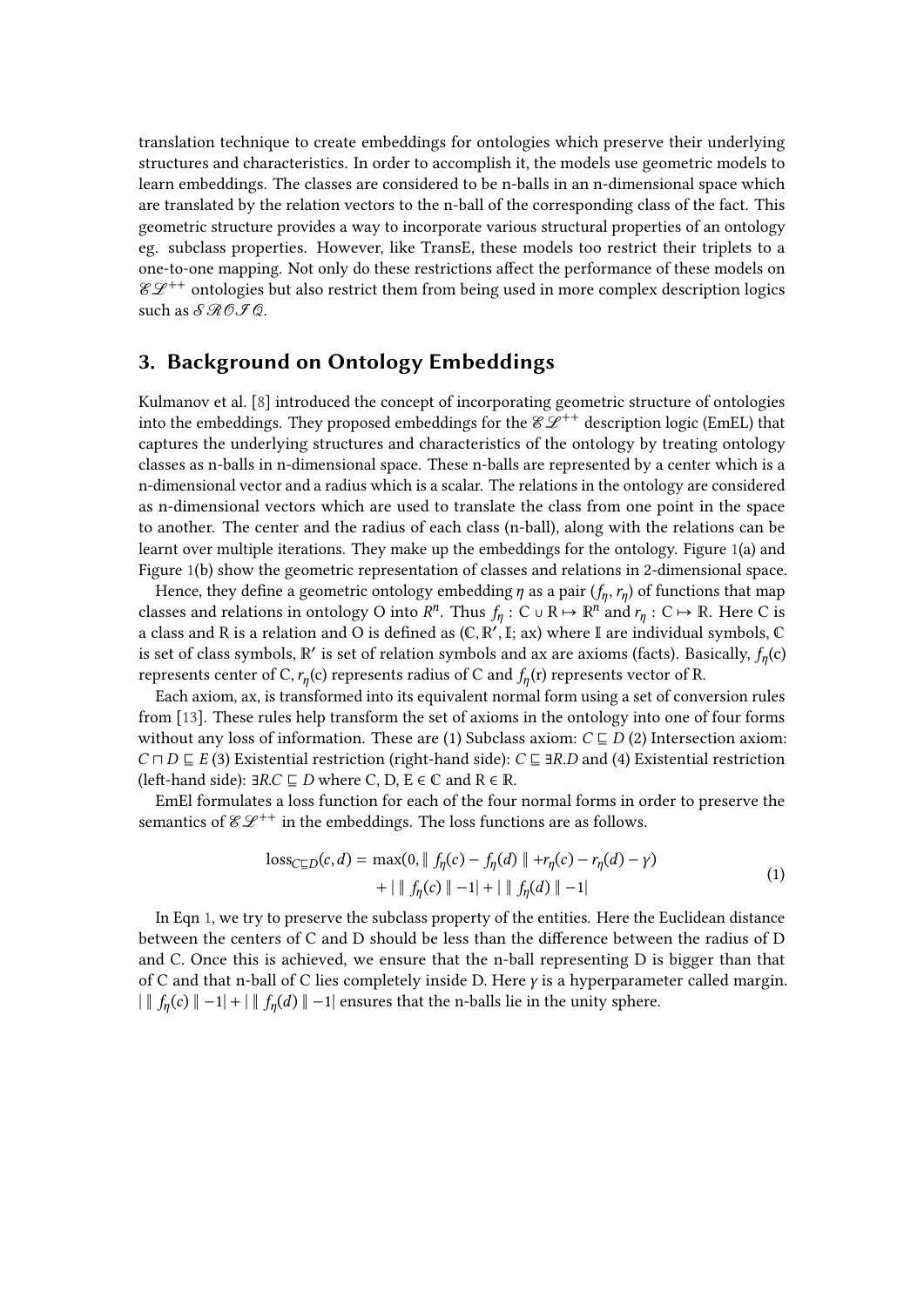<span id="page-3-0"></span>
$$
\begin{aligned} \text{loss}_{C \cap D \subseteq E}(c, d, e) &= \max(0, \| f_{\eta}(c) - f_{\eta}(d) \| - r_{\eta}(c) - r_{\eta}(d) - \gamma) \\ &+ \max(0, \| f_{\eta}(c) - f_{\eta}(e) \| - r_{\eta}(c) - \gamma) \\ &+ \max(0, \| f_{\eta}(d) - f_{\eta}(e) \| - r_{\eta}(d) - \gamma) \\ &+ \| f_{\eta}(c) \| - 1 \| + \| f_{\eta}(d) \| - 1 \| f_{\eta}(e) \| - 1 | \end{aligned} \tag{2}
$$

In Eqn [2,](#page-3-0) we incorporate the intersection property. The first term ensures that C and D are not disjoint sets. While second and third terms force the center of E to lie in the intersection of D.

<span id="page-3-2"></span><span id="page-3-1"></span>
$$
\begin{aligned}\n\text{loss}_{C \subseteq 3R.D}(c, d, r) &= \max(0, \|f_{\eta}(c) + f_{\eta}(r) - f_{\eta}(d) \| \\
&\quad + r_{\eta}(c) - r_{\eta}(d) - \gamma) \\
&\quad + \|f_{\eta}(c) \| - 1| + \|f_{\eta}(d) \| - 1|\n\end{aligned} \tag{3}
$$
\n
$$
\text{loss}_{3R.C \subseteq D}(c, d, r) = \max(0, \|f_{\eta}(c) - f_{\eta}(r) - f_{\eta}(d) \| \\
&\quad - r_{\eta}(c) - r_{\eta}(d) - \gamma) \\
&\quad + \|f_{\eta}(c) \| - 1| + \|f_{\eta}(d) \| - 1|\n\end{aligned}
$$

Eqn [3](#page-3-1) and Eqn [4](#page-3-2) describe the loss function for the third and fourth normal forms respectively. Every point that lies within an n-ball representing a class is a potential instance of that class. The loss functions capture this by applying relations as translations on these points (following the TransE [\[3\]](#page-6-1) relation model). The relation vector  $f_{\eta}(r)$  when added to the center of class C should be at a maximum distance of the sum of radii of C and D from the center of D. Eqn [4](#page-3-2) reverses the direction of translation from Eqn [3.](#page-3-1)

<span id="page-3-3"></span>
$$
\begin{aligned} \text{loss}_{C \sqcap D \sqsubseteq \perp}(c, d) &= \max(0, r_{\eta}(c) + r_{\eta}(d) - \|f_{\eta}(c) - f_{\eta}(d) \| + \gamma) \\ &+ \|f_{\eta}(c) \| - 1| + \|f_{\eta}(d) \| - 1| \end{aligned} \tag{5}
$$

Eqn [5](#page-3-3) describes the loss function for disjoint classes C and D while Eqn [6](#page-3-4) refers to the specific loss function for bottom class whose radius must be equal to zero.

<span id="page-3-4"></span>
$$
loss_{C \sqsubseteq \perp}(c) = r_{\eta}(c) \tag{6}
$$

 $EmEl++$  [\[9\]](#page-6-0) added role constructors to EmEl. The translation approach of EmEl and EmEl++ is not suitable for more expressive description logics such as  $SROIQ$  because the translation operator on relations makes them one-to-one. This limits the capabilities of the model as most of the relations are many-to-many. We propose a modification to their approach, named EmEl(var), to overcome the issue.

### **4. Proposed Approach**

In order to address the one-to-one relation restriction, we used a simple yet powerful technique that provides a foundation for further work in embeddings based description logic reasoning. We consider the relations to have a variance (uncertainty) leading to the translation having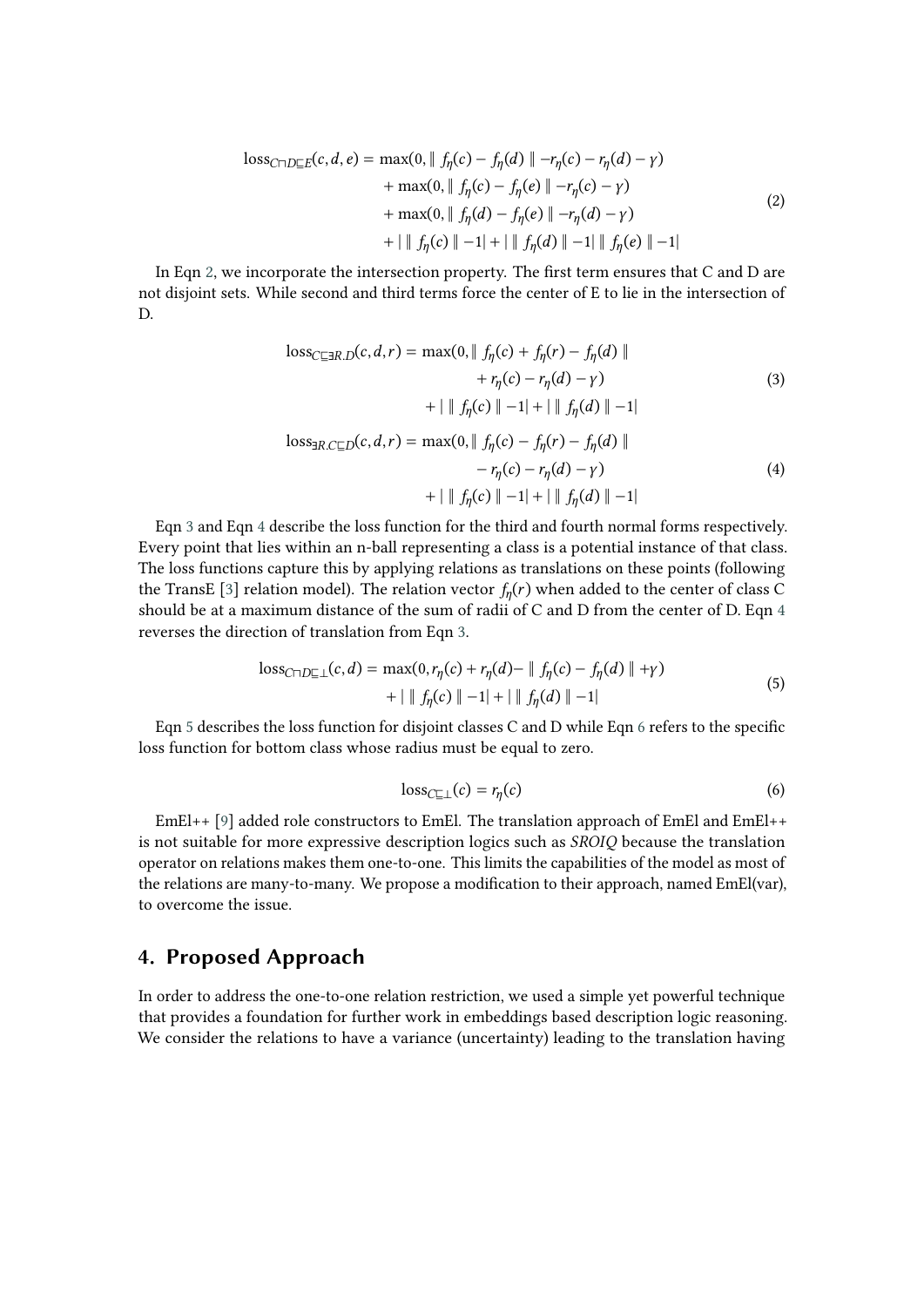various possible regions in the vector space. This lets us model one-to-many and many-to-many relations in the ontology. As a result, we can model complex properties such as cardinality.

We consider the variance to be a hard bound. The translation of n-ball C on relation vector R could now be within  $\sigma$  distance of n-ball D in a tuple (C, R, D) where C, D  $\in \mathbb{C}$  and R  $\in \mathbb{R}'$ . Hence all the points within  $\sigma$  distance from the translated space are related to C through R. This removes the one-to-one limitation of previous methods. We call this model EmEl(var).

Every relation has its own  $\sigma$  which is learnt during training. In order to avoid  $\sigma$  from becoming infinite, we keep the absolute value of  $\sigma$  as a loss component for regularisation. Figure [1\(](#page-1-0)c) shows a visual representation of EmEl(var).

Hence, the definition of the geometric ontology embedding  $\eta$  now becomes a tuple  $(f_\eta, r_\eta, \sigma_\eta)$ of functions that map classes and relations in ontology O into  $R^n$ , where  $f_\eta: C \cup R \mapsto \mathbb{R}^n$ ,  $r_\eta: C$  $\mapsto \mathbb{R}$  and  $\sigma_{\eta} : \mathbb{R} \mapsto \mathbb{R}$ . The modified loss functions are provided in Eqn [7](#page-4-0) and Eqn [8.](#page-4-1) Note that the loss function for other normal forms remain the same as in EmEl++.

<span id="page-4-0"></span>
$$
loss_{C \subseteq \exists R.D}(c, d, r) = \max(0, \| f_{\eta}(c) + f_{\eta}(r) - f_{\eta}(d) \| + r_{\eta}(c) - r_{\eta}(d) - \sigma_{\eta}(r) - \gamma)
$$
(7)  
+  $\| f_{\eta}(c) \| -1 \| + \| f_{\eta}(d) \| -1 \| + \sigma_{\eta}(r)$ 

<span id="page-4-1"></span>
$$
\begin{aligned} \text{loss}_{\exists R.C \sqsubseteq D}(c,d,r) &= \max(0, \| \ f_{\eta}(c) - f_{\eta}(r) - f_{\eta}(d) \| \\ &- r_{\eta}(c) - r_{\eta}(d) - \sigma_{\eta}(r) - \gamma) \\ &+ \| \ f_{\eta}(c) \| - 1 | + | \ \| f_{\eta}(d) \| - 1 | + \sigma_{\eta}(r) \end{aligned} \tag{8}
$$

#### **5. Experiments**

In order to demonstrate our work and take part in the SemRec challenge, we also train our model with the data provided for the challenge. The code for our work could be found [here.](https://github.com/biswesh456/SemRec-challenge) Hence in order to test our model on the final data, follow the instructions in the ReadMe. We use the dataset provided for the challenge in order to train our models.

#### **5.1. Model Training**

In order to train the embeddings, we use Pytorch [\[14\]](#page-7-0) and its embedding layers. Pykeen framework [\[15\]](#page-7-1) was used for implementing TransE, TransH, and DistMult embedding models. For EmEl embeddings, source code provided by the authors was used. In order to learn the embeddings for different models, we first normalize the ontologies, i.e., convert the axioms into one of the four normal forms discussed in Section [3.](#page-2-1) All individuals in the ontology are considered as nominal classes (containing one instance) and the embeddings learn to make their radii zero resulting in a point in the vector space.

#### **5.2. Evaluation Metrics**

Subsumption is one of the reasoning tasks and it checks whether the subclass relation exists between two classes. We chose subsumption to evaluate the effectiveness of the proposed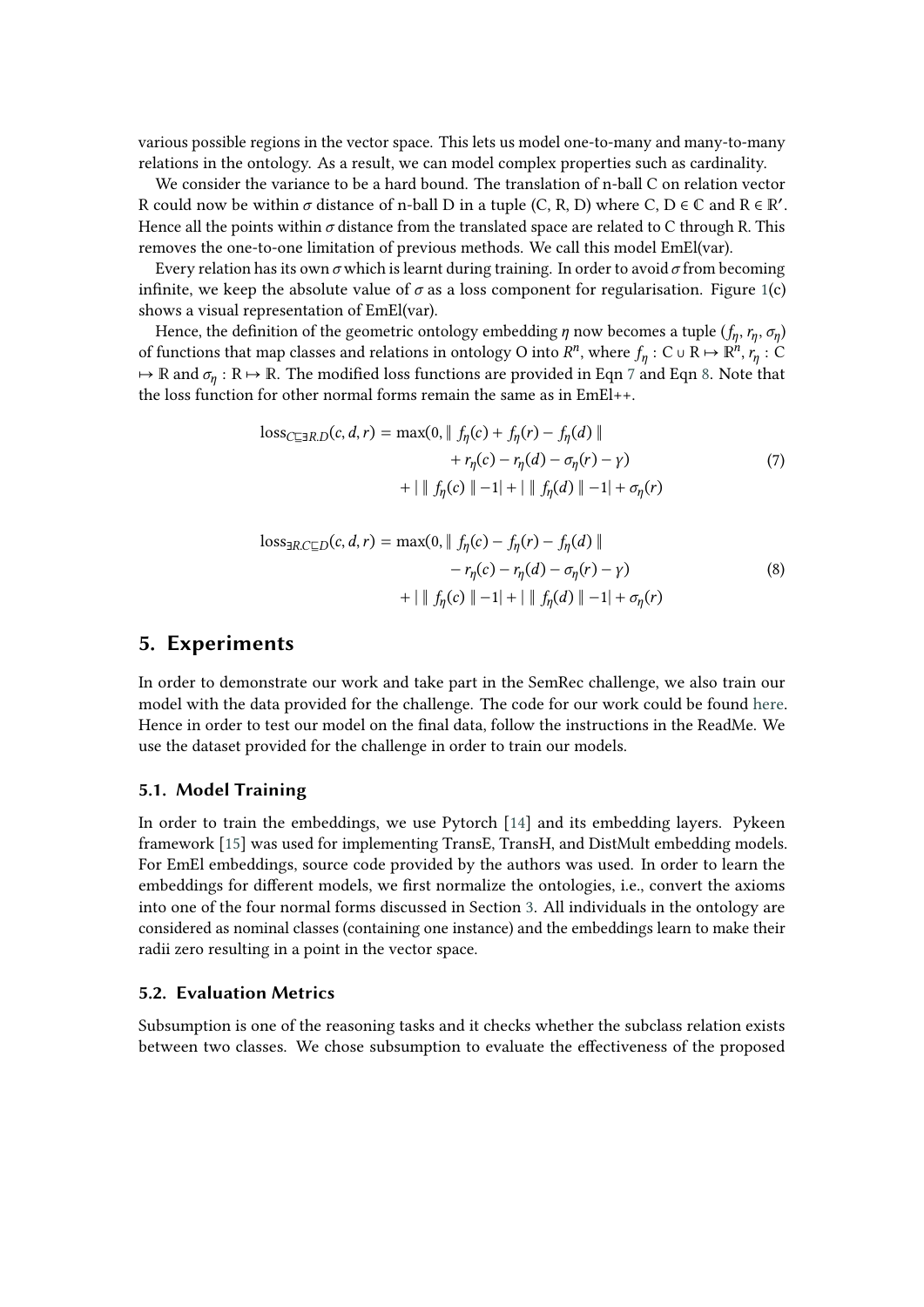| Model   | Top1 | Top10 | Top100 | Median | 90th Percentile |
|---------|------|-------|--------|--------|-----------------|
| OWL2EL2 |      |       |        | 25769  | 66577           |
| OWL2EL3 | 0.08 | 0.14  | 0.15   | 50145  | 247962          |
| OWL2EL4 |      |       | 0.2    | 124.6  | 248.3           |
| OWL2EL5 |      |       | 0.1    | 139.6  | 241.7           |

<span id="page-5-0"></span>**Table 1** Performance of our model on provided dataset

embeddings rather than link prediction because this task makes use of the normalized axioms to infer the subclass relation. The task of subsumption is reduced as a distance-based operation in the embedding vector space. Given a test instance of the form  $C \sqsubseteq D$ , we use D as source class and rank all other classes in the given ontology in an increasing order of their distance from D in the vector space. Based on the rank at which  $C$  is present in the ranked list, we evaluate our model. We hypothesise that an embedding model that successfully captures the ontological information should be able to assign very close vector representations to the two classes in a subclass relation, hence, producing a lower rank for C.

In order to evaluate the performance of different models, we use Hits at ranks 1, 10 and 100 which report the fraction of the test cases where the given class C falls under top 1, 10 and 100 in rank list respectively. Median rank and  $90<sup>th</sup>$  percentile rank were also considered to compare the overall performance of the models. A median rank of  $m$  indicates that for 50% of test cases, the correct answer was found below rank m. Similarly  $90<sup>th</sup>$  percentile rank indicates the rank below which the correct class was found for 90% of the test cases.

## **6. Results**

The final result on the provided test data for our model is provided in Table [1.](#page-5-0) Unfortunately, the dataset OWL2EL1 didn't have sub class relations for the subsumption task.

# **7. Conclusion**

The existing Knowledge Graph and ontology embedding approaches assume that relations are one-to-one. This limits the possibility of using these embeddings for more expressive ontologies and for complex reasoning tasks. We have provided a simple yet effective method that overcomes this obstacle and helps embeddings to capture many-to-many relations. The flexibility to model many-to-many relations also opens up the possibility of extending this work for more expressive description logics such as SROIQ.

## **References**

[1] G. Singh, S. Mondal, S. Bhatia, R. Mutharaju, Neuro-symbolic techniques for description logic reasoning (student abstract), Proceedings of the AAAI Conference on Artificial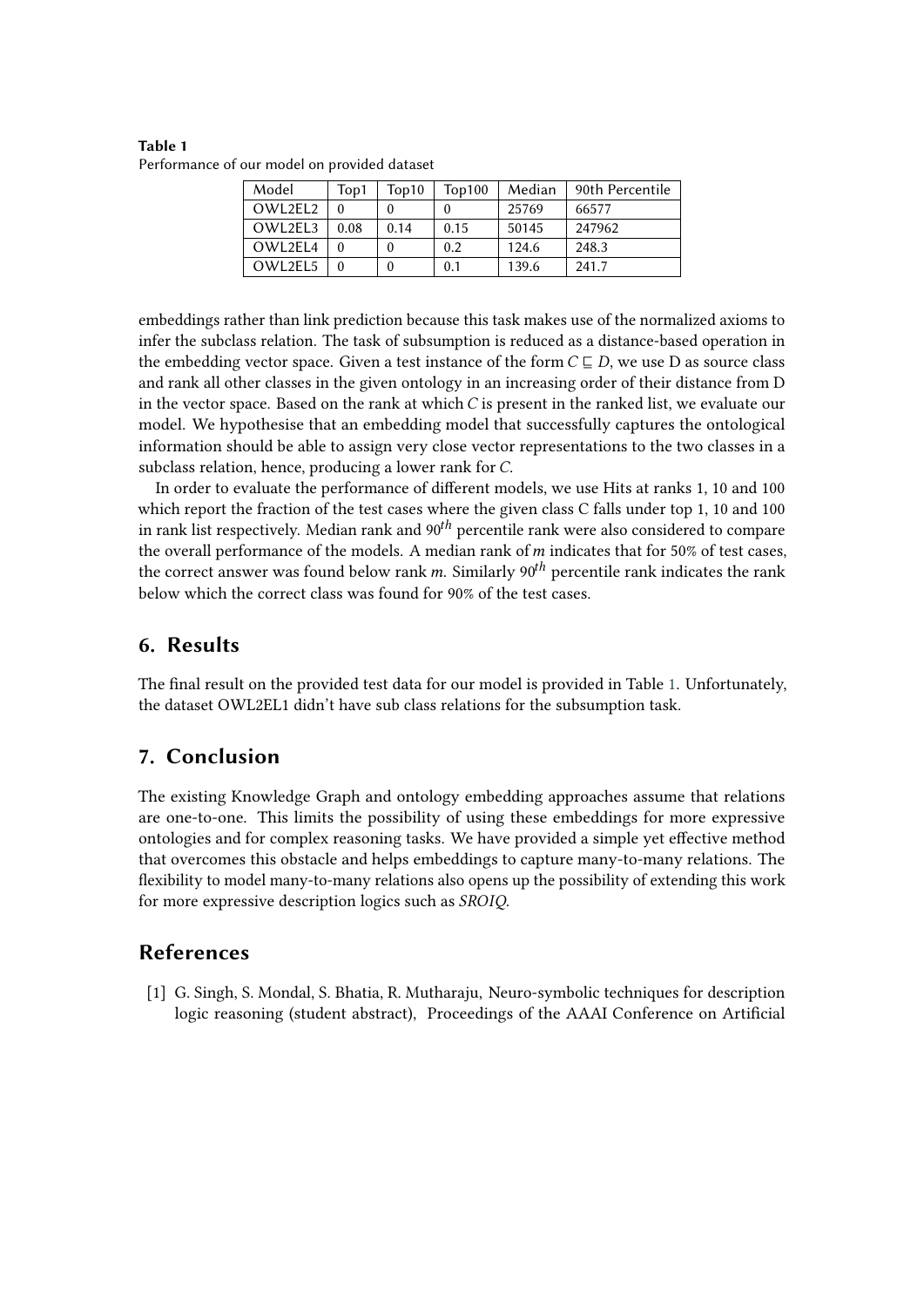Intelligence 35 (2021) 15891–15892. URL: [https://ojs.aaai.org/index.php/AAAI/article/view/](https://ojs.aaai.org/index.php/AAAI/article/view/17942) [17942.](https://ojs.aaai.org/index.php/AAAI/article/view/17942)

- <span id="page-6-6"></span>[2] Z. Wang, J. Zhang, J. Feng, Z. Chen, Knowledge graph embedding by translating on hyperplanes, in: AAAI, 2014.
- <span id="page-6-1"></span>[3] A. Bordes, N. Usunier, A. Garcia-Duran, J. Weston, O. Yakhnenko, Translating embeddings for modeling multi-relational data, in: C. J. C. Burges, L. Bottou, M. Welling, Z. Ghahramani, K. Q. Weinberger (Eds.), Advances in Neural Information Processing Systems, volume 26, Curran Associates, Inc., 2013. URL: [https://proceedings.neurips.cc/](https://proceedings.neurips.cc/paper/2013/file/1cecc7a77928ca8133fa24680a88d2f9-Paper.pdf) [paper/2013/file/1cecc7a77928ca8133fa24680a88d2f9-Paper.pdf.](https://proceedings.neurips.cc/paper/2013/file/1cecc7a77928ca8133fa24680a88d2f9-Paper.pdf)
- <span id="page-6-7"></span>[4] B. Yang, W. tau Yih, X. He, J. Gao, L. Deng, Embedding entities and relations for learning and inference in knowledge bases, 2015. arXiv: 1412.6575.
- [5] M. Nickel, V. Tresp, H.-P. Kriegel, A three-way model for collective learning on multirelational data, in: Proceedings of the 28th International Conference on International Conference on Machine Learning, ICML'11, Omnipress, Madison, WI, USA, 2011, p. 809–816.
- [6] T. Trouillon, J. Welbl, S. Riedel, E. Gaussier, G. Bouchard, Complex embeddings for simple link prediction, in: M. F. Balcan, K. Q. Weinberger (Eds.), Proceedings of The 33rd International Conference on Machine Learning, volume 48 of *Proceedings of Machine Learning Research*, PMLR, New York, New York, USA, 2016, pp. 2071–2080. URL: [http:](http://proceedings.mlr.press/v48/trouillon16.html) [//proceedings.mlr.press/v48/trouillon16.html.](http://proceedings.mlr.press/v48/trouillon16.html)
- [7] Y. Lin, Z. Liu, M. Sun, Y. Liu, X. Zhu, Learning entity and relation embeddings for knowledge graph completion, in: Proceedings of the Twenty-Ninth AAAI Conference on Artificial Intelligence, AAAI'15, AAAI Press, 2015, p. 2181–2187.
- <span id="page-6-2"></span>[8] M. Kulmanov, W. Liu-Wei, Y. Yan, R. Hoehndorf, El embeddings: Geometric construction of models for the description logic el++, in: Proceedings of the Twenty-Eighth International Joint Conference on Artificial Intelligence, IJCAI-19, International Joint Conferences on Artificial Intelligence Organization, 2019, pp. 6103–6109. URL: [https://doi.org/10.24963/](https://doi.org/10.24963/ijcai.2019/845) [ijcai.2019/845.](https://doi.org/10.24963/ijcai.2019/845) doi:10.24963/ijcai.2019/845.
- <span id="page-6-0"></span>[9] S. Mondal, S. Bhatia, R. Mutharaju, Emel++: Embeddings for el++ description logic, in: Proceedings of the AAAI 2021 Spring Symposium on Combining Machine Learning and Knowledge Engineering (AAAI-MAKE 2021), volume 2846, ????
- <span id="page-6-3"></span>[10] F. Z. Smaili, X. Gao, R. Hoehndorf, Onto2Vec: joint vector-based representation of biological entities and their ontology-based annotations, Bioinformatics 34 (2018) i52-i60. URL: [https://doi.org/10.1093/bioinformatics/bty259.](https://doi.org/10.1093/bioinformatics/bty259) doi:10. 1093/bioinformatics/bty259. arXiv:https://academic.oup.com/bioinformatics/articlepdf/34/13/i52/25098469/bty259 hoehndorf.30.sup.1.pdf.
- <span id="page-6-4"></span>[11] M. Ebrahimi, A. Eberhart, F. Bianchi, Towards bridging the neuro-symbolic gap: deep deductive reasoners, 2021. doi:10.1007/s10489-020-02165-6.
- <span id="page-6-5"></span>[12] O. Lutfu Ozçep, M. Leemhuis, D. Wolter, Cone semantics for logics with negation, in: C. Bessiere (Ed.), Proceedings of the Twenty-Ninth International Joint Conference on Artificial Intelligence, IJCAI-20, International Joint Conferences on Artificial Intelligence Organization, 2020, pp. 1820–1826. Main track.
- <span id="page-6-8"></span>[13] F. Baader, S. Brandt, C. Lutz, Pushing the el envelope, in: Proceedings of the 19th International Joint Conference on Artificial Intelligence, IJCAI'05, Morgan Kaufmann Publishers Inc., San Francisco, CA, USA, 2005, p. 364–369.